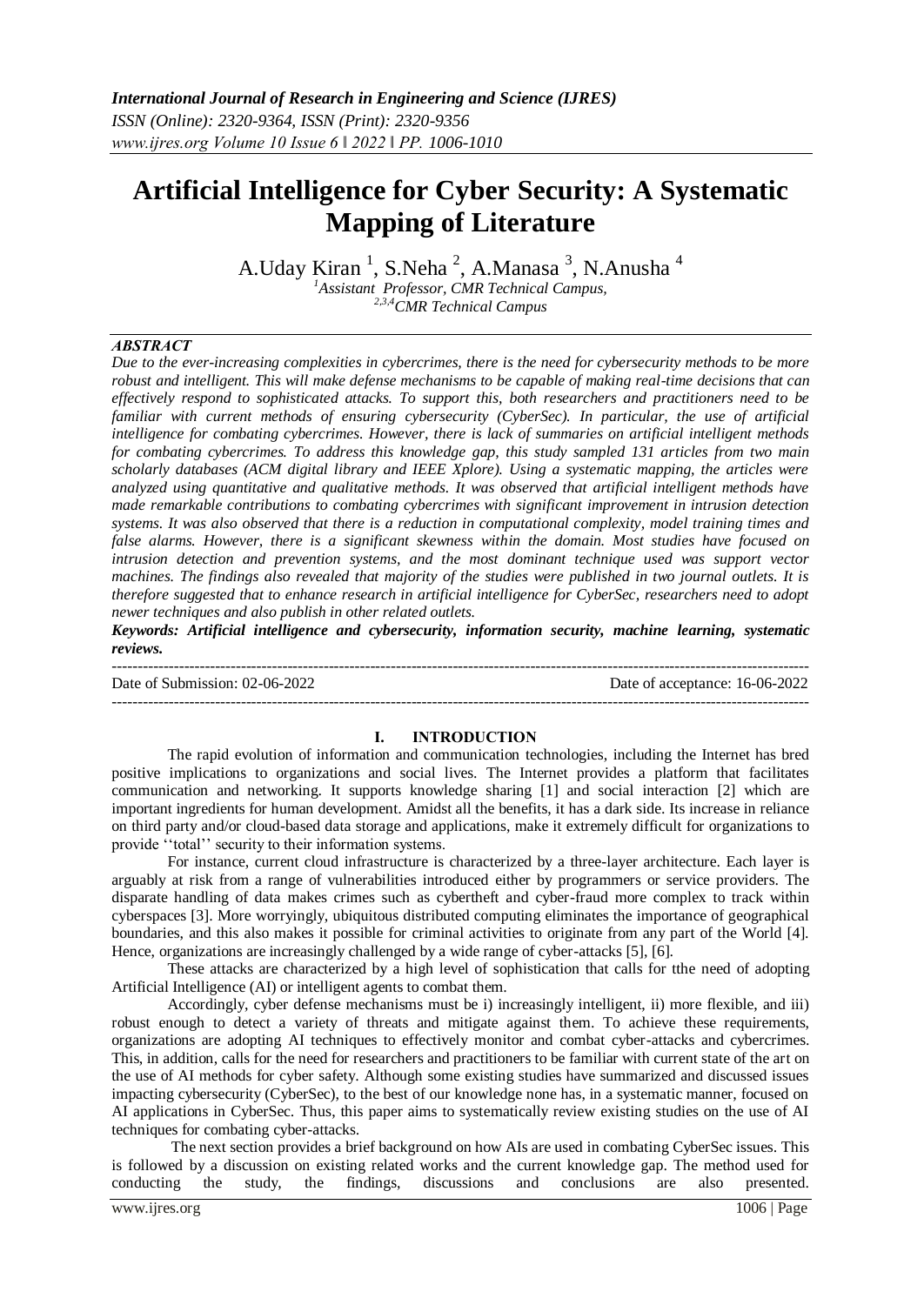## **II. LITERATURE SURVEY**

## **A.Intrusion detection systems**

Intrusion can be defined as any kind of unauthorised activities that cause damage to an information system. This means any attack that could pose a possible threat to the information confidentiality, integrity or availability will be considered an intrusion. For example, activities that would make the computer services unresponsive to legitimate users are considered an intrusion. An IDS is a software or hardware system that identifies malicious actions on computer systems in order to allow for system security to be maintained. The goal of an IDS is to identify different kinds of malicious network traffic and computer usage, which cannot be identified by a traditional firewall.

## **B.Signature-based intrusion detection systems**

Signature intrusion detection systems (SIDS) are based on pattern matching techniques to find a known attack; these are also known as Knowledge-based Detection or Misuse Detection (Khraisat et al., 2018). In SIDS, matching methods are used to find a previous intrusion. In other words, when an intrusion signature matches with the signature of a previous intrusion that already exists in the signature database, an alarm signal is triggered. For SIDS, host's logs are inspected to find sequences of commands or actions which have previously been identified as malware. SIDS have also been labelled in the literature as Knowledge-Based Detection or Misuse Detection.

#### **C.Anomaly-based intrusion detection system (AIDS)**

AIDS has drawn interest from a lot of scholars due to its capacity to overcome the limitation of SIDS. In AIDS, a normal model of the behavior of a computer system is created using machine learning, statistical-based or knowledge-based methods. Any significant deviation between the observed behavior and the model is regarded as an anomaly, which can be interpreted as an intrusion. The assumption for this group of techniques is that malicious behavior differs from typical user behavior.

#### **D.Python**

Python is a programming language, which means it'a a language both people and computers can understand. Python was developed by a Dutch software engineer named Guido van Rossum, who created the language to solve some problems he saw in computer languages of the time.Python is an interpreted high-level programming language for general-purpose programming. Created by Guido van Rossum and first released program. Python features a dynamic type system and automatic memory management. It supports multiple programming paradigms, including object-oriented, imperative, functional and procedural, and has a large and comprehensive standard library.

## **III. PROPOSED SYSTEM**

Faced with imbalanced network traffic data, we propose a novel Difficult Set Sampling Technique(DSSTE) algorithm to tackle the class imbalance problem in network traffic. This method effectively reduces the imbalance and makes the classification model learning difficult samples more effective. We use classic machine learning and deep learning algorithms to verify on two benchmark datasets. The specific contributions are as follows. (1) We use the classic NSL-KDD and the up-to-date CSECIC-IDS2018 as benchmark datasets and conduct detailed analysis and data cleaning. (2)This work proposes a novel DSSTE algorithm,reducing the majority samples and augmenting the minority samples in the difficult set, tackling the class imbalance problem in intrusion detection so that the classifier learns the differences better in training. (3) The classification model uses Random Forest(RF), Support Vector Machine(SVM), .

#### **A. System Architecture**





#### **Fig 1: BLOCK DIAGRAM**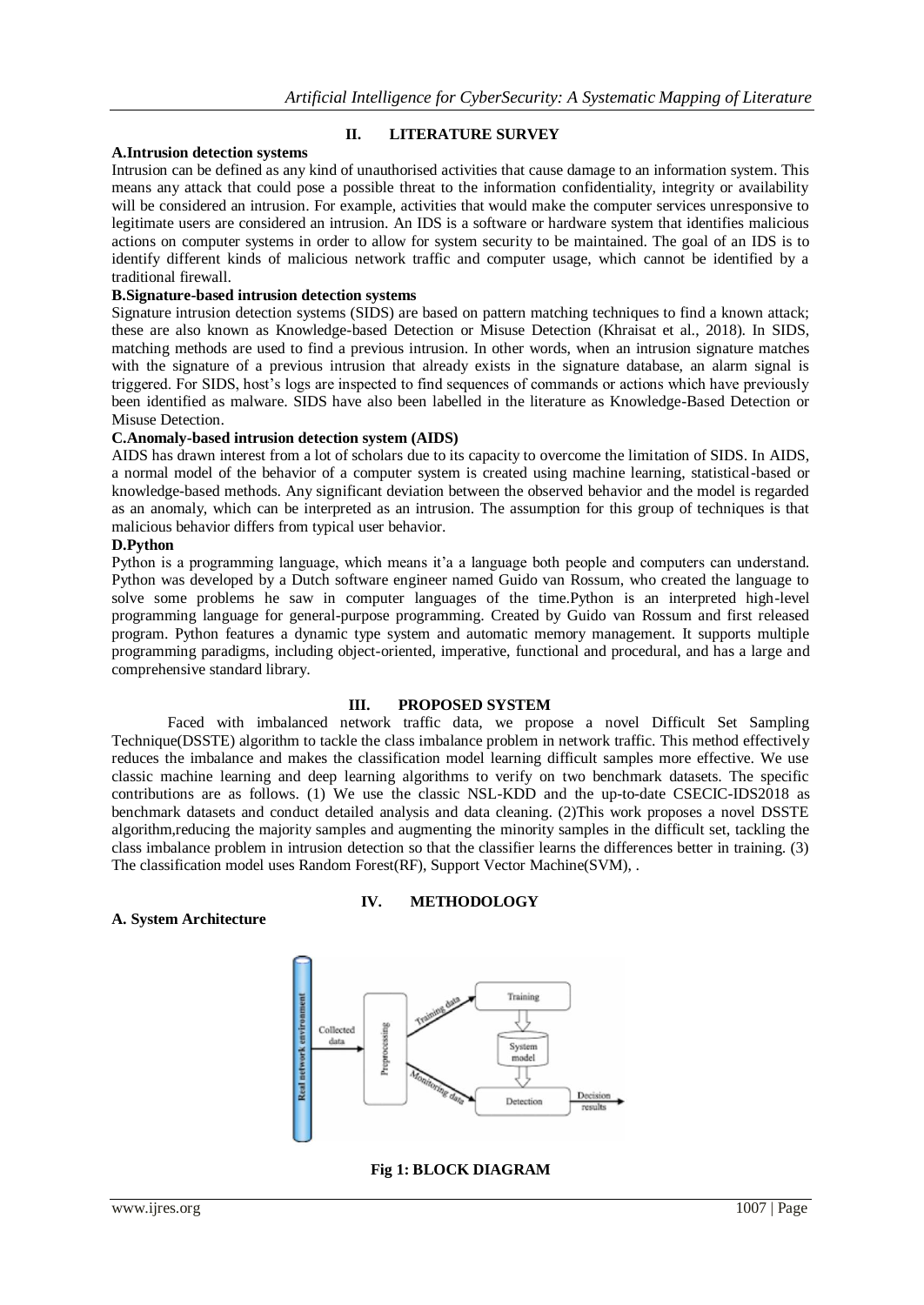#### **B.Modules**

Data Source KDD CUP dataset is used for the experiment. It has 42 attributes classified under numeric, nominal, and binary. Two types of classes are there Normal and Anomaly. Anomaly class has some attacks categorized as dos, probe, u2r, r2l. This dataset has enough volume of records for training and testing purposes.

**• <b>Feature Extraction:** Feature selection is made in a dataset to lessen the computational effort and find the optimal subset of the dataset that produces higher classification accuracy. A few parts if a dataset include irrelevant and redundant features, and such features distract the classifiers. PSO is used in this experiment for the extraction of features. 9 relevant features are selected among 42 features of the KDD-CUP dataset. .

#### **OUTPUT**

|  | ▲ Al-intrusion<br>File Edit View Insert Runtime Tools Help Last-edited-on-March 31                                                                                                                                                                                                                                                                                                                                                                                                                                                                                                                                                                                                        | $\Box$ Cor |
|--|-------------------------------------------------------------------------------------------------------------------------------------------------------------------------------------------------------------------------------------------------------------------------------------------------------------------------------------------------------------------------------------------------------------------------------------------------------------------------------------------------------------------------------------------------------------------------------------------------------------------------------------------------------------------------------------------|------------|
|  | a Code a Text                                                                                                                                                                                                                                                                                                                                                                                                                                                                                                                                                                                                                                                                             |            |
|  | import numpy as np<br>import pandas as pd<br>import matplotlib.pyplot as plt<br>from sklearn.feature selection import SelectKBest, chi2<br>from sklearn.ensemble import ExtraTreesClassifier<br>from sklearn.model_selection_import_train_test_split<br>from sklearn.metrics import accuracy_score, precision_score, recall_score, fi_score, confusion_matrix<br>from sklearn, svm import SVC<br>from sklearn.neighbors import KNeighborsClassifier<br>from sklearn.netrics import classification_report, confusion_matrix, accuracy_score<br>from sklearn.ensemble import RandomForestClassifier<br>from sklearn.ensemble import AdaBoostClassifier<br>from xaboost import XGRClassifier |            |
|  | from google.colab import drive<br>drive.mount('/content/drive')                                                                                                                                                                                                                                                                                                                                                                                                                                                                                                                                                                                                                           |            |
|  | Mounted at /content/drive                                                                                                                                                                                                                                                                                                                                                                                                                                                                                                                                                                                                                                                                 |            |
|  | (C) 3 of a nd model care (" Constant Global co-Murtin Landsweise care ")                                                                                                                                                                                                                                                                                                                                                                                                                                                                                                                                                                                                                  |            |

**Output fig 1: Loading the libraries required for the model**

| $+$ Code  |         | $+$ Text |           |                                                                                              |      |         |          |          |          |          |         |            |    |      |      |                                                          |      |      |        |      |                       | Connect        | $\sim$  | $\overline{\phantom{a}}$ |
|-----------|---------|----------|-----------|----------------------------------------------------------------------------------------------|------|---------|----------|----------|----------|----------|---------|------------|----|------|------|----------------------------------------------------------|------|------|--------|------|-----------------------|----------------|---------|--------------------------|
| $\bullet$ |         |          |           | from google.colab import drive<br>drive.mount('/content/drive')<br>Hounted at /content/drive |      |         |          |          |          |          |         |            |    |      |      |                                                          |      |      |        |      |                       | $+1$           | $^{62}$ | 日立                       |
| o         |         |          |           | df = pd.read_csv("/content/drive/MyDrive/dataset.csv")                                       |      |         |          |          |          |          |         |            |    |      |      |                                                          |      |      |        |      |                       |                |         |                          |
|           |         |          | df.head() |                                                                                              |      |         |          |          |          |          |         |            |    |      |      |                                                          |      |      |        |      |                       |                |         |                          |
| D-        |         | ó        | tcp       | orivate                                                                                      | BE3  | 0.1     | 0.2      |          |          |          |         |            |    |      |      | 0.1 0.4 0.5 0.6  10.1 0.04.1 0.06.1 0.00.3 0.00.4 0.00.5 |      |      | 0.00.6 |      | 1.00.2 1.00.3 anonaly |                |         |                          |
|           | $\circ$ | $\circ$  | top       | private                                                                                      | REJ  | $\circ$ | $\Omega$ | $\alpha$ | $\circ$  | $\circ$  | $\circ$ | ۰          |    | 0.00 | 0.06 | 0.00                                                     | 0.00 | 0.00 | 0.0    | 1.00 | 1.00                  | anomaty        |         |                          |
|           | ۹.      |          | tco       | ftp data                                                                                     | SF   | 12983   | O        | o        | $\Omega$ | ö        | o       | $\sim$     | 86 | 0.61 | 0.04 | 0.61                                                     | 0.02 | 0.00 | 0.0    | 0.00 | 0.00                  | normal         |         |                          |
|           | 2.0     |          | icmo      | eco_i                                                                                        | SF   | 20      | $\circ$  | $\alpha$ | $\circ$  | $\circ$  | $\circ$ | $\sim$     | 57 | 1.00 | 0.00 | 1.00                                                     | 0.28 | 0.00 | 0.0    | 0.00 |                       | $0.00$ anomaly |         |                          |
|           | a       |          | tco       | telnet                                                                                       | RSTO | $\circ$ | 15       | $\Omega$ | $\alpha$ | $\alpha$ | $\circ$ | <b>Sec</b> | 86 | 0.31 | 0.17 | 0.03                                                     | 0.02 | 0.00 | 0.0    | 0.83 | 0.71                  | anomaly        |         |                          |

**Output fig 2:Loading the data and seeing the few lines of the dataset**

| co                  |                   |                    | △ Al-intrusion ☆<br>File Edit View Insert Runtime Tools Help Last-edited-on-March-31 |              |             |            |         |            |         |            |            |            |                                                                                                                                                                      | Comment     | <b>AL</b> Share |                  |            |
|---------------------|-------------------|--------------------|--------------------------------------------------------------------------------------|--------------|-------------|------------|---------|------------|---------|------------|------------|------------|----------------------------------------------------------------------------------------------------------------------------------------------------------------------|-------------|-----------------|------------------|------------|
| $\equiv$            | $+$ Code $+$ Text |                    |                                                                                      |              |             |            |         |            |         |            |            |            |                                                                                                                                                                      | Connect +   |                 | $\angle$ Editing | $\sim$     |
| $\alpha$<br>$\{x\}$ |                   | df.head()          | df.columns = columns<br>pd.set_option('display.max_columns', 500)                    |              |             |            |         |            |         |            |            |            | [ ] columns (['real','protocol_type','service','flag','src_bytes','dst_bytes','land','wrong_fragment','urgent','reall','hot','num_failed_logins','logged_in','num_co |             |                 |                  |            |
| $\Box$              |                   |                    | real protocol type service                                                           |              |             |            |         |            |         |            |            |            | flag src_bytes dst_bytes land wrong_fragment urgent real1 hot num_failed_logins logged_in num_compromised root_shell :                                               |             |                 |                  |            |
|                     |                   | $\circ$<br>$\circ$ | tcp                                                                                  | private      | <b>REJ</b>  | $^{\circ}$ | $\circ$ | $^{\circ}$ | $\circ$ | $^{\circ}$ | $\circ$    | $^{\circ}$ | $^{\circ}$                                                                                                                                                           | $\circ$     | o               |                  | $\circ$    |
|                     |                   | $\overline{2}$     | tcp                                                                                  | flp data     | <b>SF</b>   | 12983      | $\circ$ | $\Omega$   | $\circ$ | $^{\circ}$ | $^{\circ}$ | $^{\circ}$ | $\Omega$                                                                                                                                                             | $\circ$     | Ō               |                  | $\circ$    |
|                     |                   | $\circ$            | icmp                                                                                 | eco          | SF          | 20         | $\circ$ | $\circ$    | $\circ$ | $^{\circ}$ |            | 0 0        | $\circ$                                                                                                                                                              | $\circ$     | Ō               |                  | $^{\circ}$ |
|                     |                   | ۵                  | tcp                                                                                  |              | telnet RSTO | $\circ$    | 15      | $\Omega$   | $\circ$ | $\circ$    | $\circ$    | $\Omega$   | $\Omega$                                                                                                                                                             | $\circ$     | ō               |                  | $\circ$    |
|                     |                   | 4<br>$\circ$       | tcp                                                                                  | http         | SF          | 267        | 14515   | $\circ$    | $\circ$ | $\circ$    | $\circ$    | $\circ$    |                                                                                                                                                                      | $\circ$     | 0               |                  | $\circ$    |
| $\langle$ 3         |                   | ~                  |                                                                                      | $\mathbf{r}$ |             |            | $\sim$  |            |         |            |            |            | $\sim$ $\sim$<br>$\sim$                                                                                                                                              | -<br>$\sim$ |                 | . .              |            |

**Output fig 3:Featuring the headers to the dataset**

| œ               |                |                                      | Al-intrusion $\hat{z}$<br>File Edit View Insert Runtime Tools Help Last edited on March 31.                                                                                                                                                                                                                                                                           |    |                |          |          |          |         |         |         |            |                                                                                                                                                    |         | Comment<br>AL Share | n                |         |
|-----------------|----------------|--------------------------------------|-----------------------------------------------------------------------------------------------------------------------------------------------------------------------------------------------------------------------------------------------------------------------------------------------------------------------------------------------------------------------|----|----------------|----------|----------|----------|---------|---------|---------|------------|----------------------------------------------------------------------------------------------------------------------------------------------------|---------|---------------------|------------------|---------|
| $+ Code + Text$ |                |                                      |                                                                                                                                                                                                                                                                                                                                                                       |    |                |          |          |          |         |         |         |            |                                                                                                                                                    |         | Connect -           | $\angle$ Editing |         |
| $\Box$          |                | $df$ new $- df$<br>[ ] df new.head() | from sklearn.preprocessing inport LabelEncoder<br>labelencoder = LabelEncoder()<br>df_new['protocol_type'] = labelencoder.fit_transform(df_new['protocol_type'])<br>df_new['service'] = labelencoder.fit_transform(df_new['service'])<br>df_new['flag'] = labelencoder.fit_transform(df_new['flag'])<br>df new['class'] = labelencoder.fit transform(df new['class']) |    |                |          |          |          |         |         |         |            |                                                                                                                                                    |         |                     |                  |         |
|                 |                |                                      |                                                                                                                                                                                                                                                                                                                                                                       |    |                |          |          |          |         |         |         |            | real protocol_type service flag src_bytes dst_bytes land wrong_fragment urgent reali hot num_failed_logins logged_in num_compromised root_shell su |         |                     |                  |         |
|                 | $\circ$        | $\circ$                              |                                                                                                                                                                                                                                                                                                                                                                       | 45 |                | $\circ$  | $\Omega$ | $\Omega$ | $\circ$ | $\circ$ | $\circ$ | $\Omega$   | $\Omega$                                                                                                                                           | $\circ$ | $\circ$             |                  | $\circ$ |
|                 | ٠              |                                      |                                                                                                                                                                                                                                                                                                                                                                       | 19 | $\Omega$       | 12983    | $\circ$  | $\Omega$ | $\circ$ | $\circ$ | $\circ$ | $\circ$    | $\circ$                                                                                                                                            | $\circ$ | $\circ$             |                  | $\circ$ |
|                 | $\overline{2}$ | $\circ$                              | $\circ$                                                                                                                                                                                                                                                                                                                                                               | 13 | $\mathfrak{D}$ | 20       | o        | $\circ$  | $\circ$ | $\circ$ | $\circ$ | $^{\circ}$ | $^{\circ}$                                                                                                                                         | $\circ$ | $^{\circ}$          |                  | $\circ$ |
|                 | $\overline{a}$ |                                      |                                                                                                                                                                                                                                                                                                                                                                       | 55 | $\overline{c}$ | $\Omega$ | 15       | $\Omega$ | $\circ$ | $\circ$ | $\circ$ | $\Omega$   | $\Omega$                                                                                                                                           | $\circ$ | $\circ$             |                  | $\circ$ |

**Output fig 4:Label encoder for converting data to numeric format**

| 疆          | File<br>$+ Code + Text$  | Edit View Insert Runtime Tools Help Last edited on March 31                             |                                                          |
|------------|--------------------------|-----------------------------------------------------------------------------------------|----------------------------------------------------------|
| $\alpha$   | $\bullet$                | featureScores.columns = ['Specs', 'Score']<br>print(featureScores.nlargest(30,'Score')) | #naming the dataframe columns<br>Wprint 10 best features |
|            |                          |                                                                                         | Score                                                    |
| $\{x\}$    |                          | Specs<br>src bytes                                                                      | 1.015220c+08                                             |
|            | s.                       | dst bytes                                                                               | 3.690576e+07                                             |
|            | ö                        | real                                                                                    | 2.300625e+06                                             |
| Ċ          | 32                       | dst host count                                                                          | 7.044734e+05                                             |
|            | 22                       | is guest login                                                                          | $3.725777e+05$                                           |
|            | 31                       | srv diff host rate                                                                      | 1.272281e+05                                             |
|            | 23                       | count                                                                                   | $5.1527150+04$                                           |
|            | $\overline{2}$           | service                                                                                 | $2.476673e+04$                                           |
|            | $\overline{\phantom{a}}$ | flag                                                                                    | 1.060705e+04                                             |
|            | 11                       | num failed logins                                                                       | $3.819467e + 03$                                         |
|            | 26                       | srv serror rate                                                                         | 3.7879700+03                                             |
|            | 27                       | rerror rate                                                                             | 3.7389920403                                             |
|            | 40                       | dst_host_rerror_rate                                                                    | 3.569640e+03                                             |
|            | 39                       | dst_host_srv_serror_rate                                                                | $3.451346e+03$                                           |
|            | 33                       | dst host srv count                                                                      | 2.328061e+03                                             |
| ès         | 2S                       | serror rate                                                                             | $1.663790e+03$                                           |
|            | 24                       | srv count                                                                               | 1.6491070+03                                             |
| (iii)      | 38                       | dst host serror rate                                                                    | $1,624100e+03$                                           |
|            | 37                       | dst host srv diff host rate                                                             | 1.534938e+03                                             |
| <b>PRI</b> | 2B                       | srv_rerror_rate                                                                         | $1.350584e+03$                                           |
|            |                          |                                                                                         |                                                          |

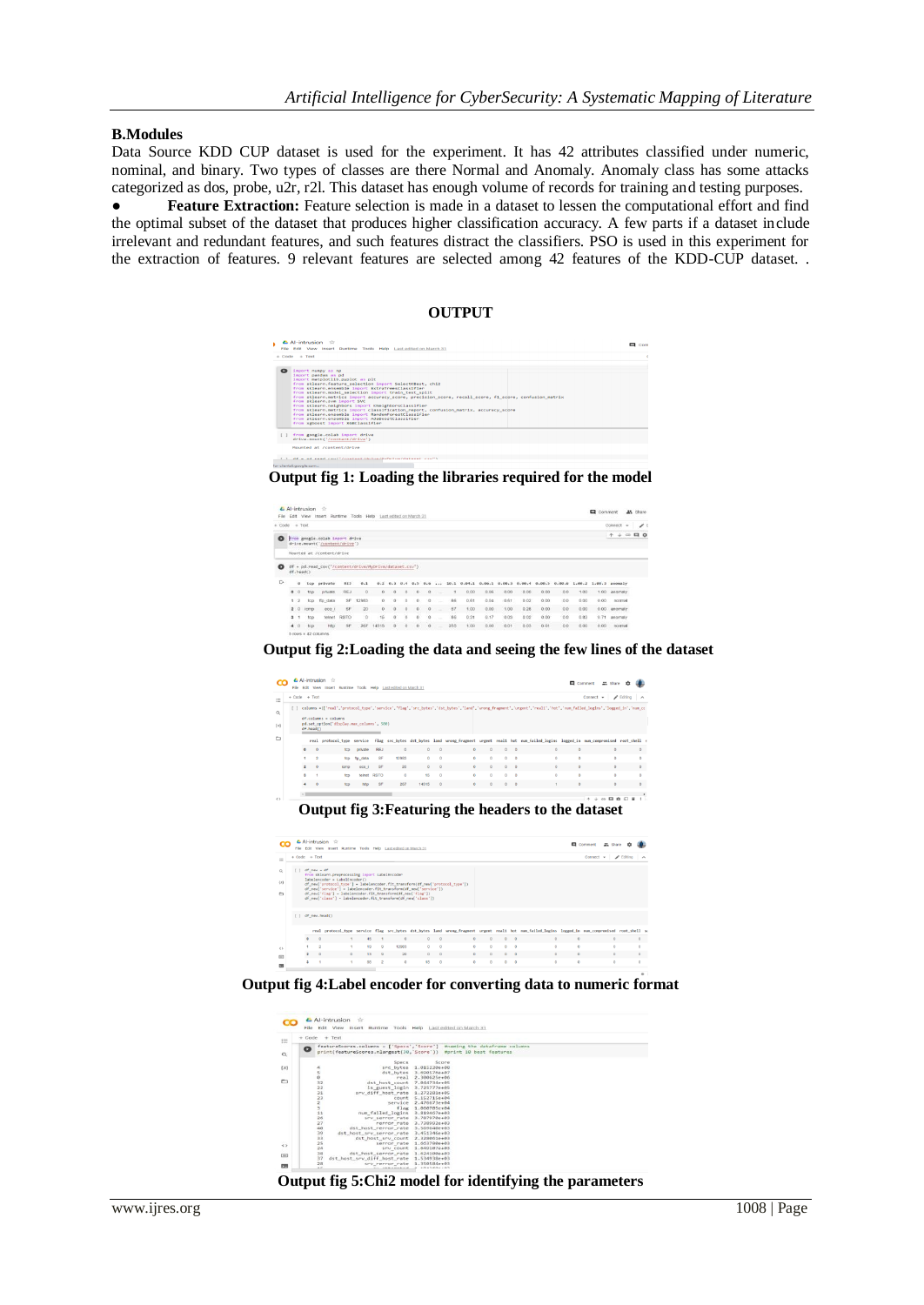

**Output fig 10:XGB Classifier for model**

## **V. CONCLUSION AND FUTURE ENHANCEMENT**

In conclusion, the study suggests that the application of AI in the CyberSec domain has been promising with IDPS showing improvement. AI has facilitated a reduction in computational complexity and reduced model training times. It was also observed that there is a considerable skewness within the domain. Moreover, researchers have focused on fewer algorithms and as such newer algorithms are not popular. This stands as both a challenge and also an opportunity for researchers. It is believed that AI applications will continue to offer opportunities for cybersecurity. However, research must never stand still, and researchers need to start adopting and adapting new approaches and publish more widely.